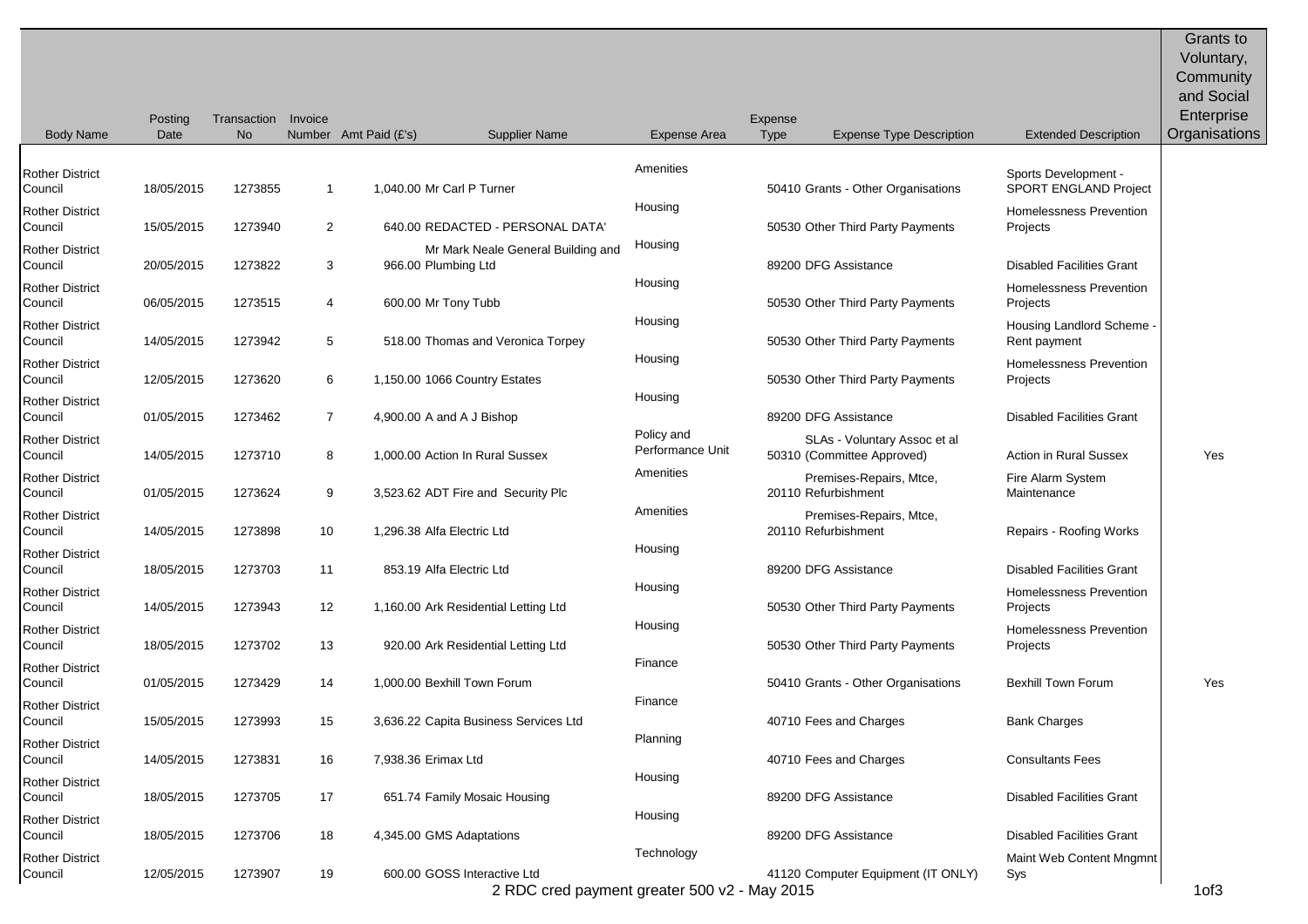|                                   | Posting    | Transaction | Invoice |                                                 |                                            | Expense     |                                                |                                             | Voluntary,<br>Community<br>and Social<br>Enterprise |
|-----------------------------------|------------|-------------|---------|-------------------------------------------------|--------------------------------------------|-------------|------------------------------------------------|---------------------------------------------|-----------------------------------------------------|
| <b>Body Name</b>                  | Date       | <b>No</b>   |         | Number Amt Paid (£'s)<br><b>Supplier Name</b>   | Expense Area                               | Type        | <b>Expense Type Description</b>                | <b>Extended Description</b>                 | Organisations                                       |
| <b>Rother District</b><br>Council | 13/05/2015 | 1273853     | 20      | 2,460.00 Halarose Ltd                           | Corporate<br>Resources<br>Planning         | 40510 ROOM) | Specialist Stationery (NON PRINT               | election special stationery<br>supplies     |                                                     |
| <b>Rother District</b><br>Council | 06/05/2015 | 1273736     | 21      | 1,390.80 Haymarket Media Group Ltd              |                                            |             | 40750 Subscriptions to Organisations           | <b>DCP Subscription</b>                     |                                                     |
| <b>Rother District</b><br>Council | 14/05/2015 | 1273843     | 22      | 690.00 Inform CPI Ltd                           | Finance                                    |             | 40710 Fees and Charges                         | <b>RV</b> Finder                            |                                                     |
| <b>Rother District</b><br>Council | 01/05/2015 | 1273904     | 23      | 1,164,652.52 Kier Services - Environmental      | Joint Waste<br><b>Contract Client Unit</b> |             | 50510 Private Contractors                      | <b>CORE Joint Waste Cost</b>                |                                                     |
| <b>Rother District</b><br>Council | 14/05/2015 | 1273717     | 24      | 1,050.00 Leonard Lee-Stewart Ltd                | Amenities                                  |             | Premises-Repairs, Mtce,<br>20110 Refurbishment | Parks- Drainage Works                       |                                                     |
| <b>Rother District</b><br>Council | 06/05/2015 | 1273612     | 25      | 14.48 Misco                                     | Technology                                 |             | Computer Consumables (IT TO<br>41130 BUY ONLY) | <b>Standard Carriage</b>                    |                                                     |
| <b>Rother District</b><br>Council | 06/05/2015 | 1273612     | 25      | 5,787.00 Misco                                  | Technology                                 |             | 86050 Contract Payments - General              | <b>Capital-Contract Payments</b><br>General |                                                     |
| <b>Rother District</b><br>Council | 14/05/2015 | 1273719     | 26      | 11.99 Misco                                     | Technology                                 |             | 40110 Tools & Specialist Equipment             | <b>Purchase of Tools</b>                    |                                                     |
| <b>Rother District</b><br>Council | 14/05/2015 | 1273719     | 26      | 6,558.60 Misco                                  | Technology                                 |             | 86050 Contract Payments - General              | Capital-Contract Payments -<br>General      |                                                     |
| <b>Rother District</b><br>Council | 19/05/2015 | 1273937     | 27      | 1,000.00 Oakfield Property Management Ltd       | Housing                                    |             | 50530 Other Third Party Payments               | Homelessness Prevention<br>Projects         |                                                     |
| <b>Rother District</b><br>Council | 06/05/2015 | 1273715     | 28      | 275.94 Pitney Bowes Purchase Power              | Corporate<br>Resources                     |             | 40710 Fees and Charges                         | franking machine costs                      |                                                     |
| <b>Rother District</b><br>Council | 06/05/2015 | 1273715     | 28      | 8,080.00 Pitney Bowes Purchase Power            | Finance                                    |             | 99010 Stock Accounts                           | <b>Town Hall Franking</b><br>Machine        |                                                     |
| <b>Rother District</b><br>Council | 19/05/2015 | 1273809     | 29      | 2,000.00 Polecat Properties Ltd                 | Housing                                    |             | 50530 Other Third Party Payments               | Homelessness Prevention<br>Projects         |                                                     |
| <b>Rother District</b><br>Council | 04/05/2015 | 1273763     | 30      | Solutions Accommodation Providers<br>504.00 Ltd | Housing                                    |             | 40710 Fees and Charges                         | Bed and Breakfast Accom -<br>misc.          |                                                     |
| <b>Rother District</b><br>Council | 04/05/2015 | 1273764     | 31      | Solutions Accommodation Providers<br>588.00 Ltd | Housing                                    |             | 40710 Fees and Charges                         | Bed and Breakfast Accom<br>misc.            |                                                     |
| <b>Rother District</b><br>Council | 11/05/2015 | 1273867     | 32      | Solutions Accommodation Providers<br>588.00 Ltd | Housing                                    |             | 40710 Fees and Charges                         | Bed and Breakfast Accom<br>misc.            |                                                     |
| <b>Rother District</b><br>Council | 11/05/2015 | 1273868     | 33      | Solutions Accommodation Providers<br>504.00 Ltd | Housing                                    |             | 40710 Fees and Charges                         | Bed and Breakfast Accom<br>misc.            |                                                     |
| <b>Rother District</b><br>Council | 08/05/2015 | 1273914     | 34      | 831.74 Southern Water                           | Amenities                                  |             | 20410 Premises-Water                           | <b>Water Charges</b>                        |                                                     |
| <b>Rother District</b><br>Council | 08/05/2015 | 1273914     | 34      | 1,480.41 Southern Water                         | Amenities                                  |             | 20510 Premises-Sewerage                        | Sewage Charges                              |                                                     |

Grants to